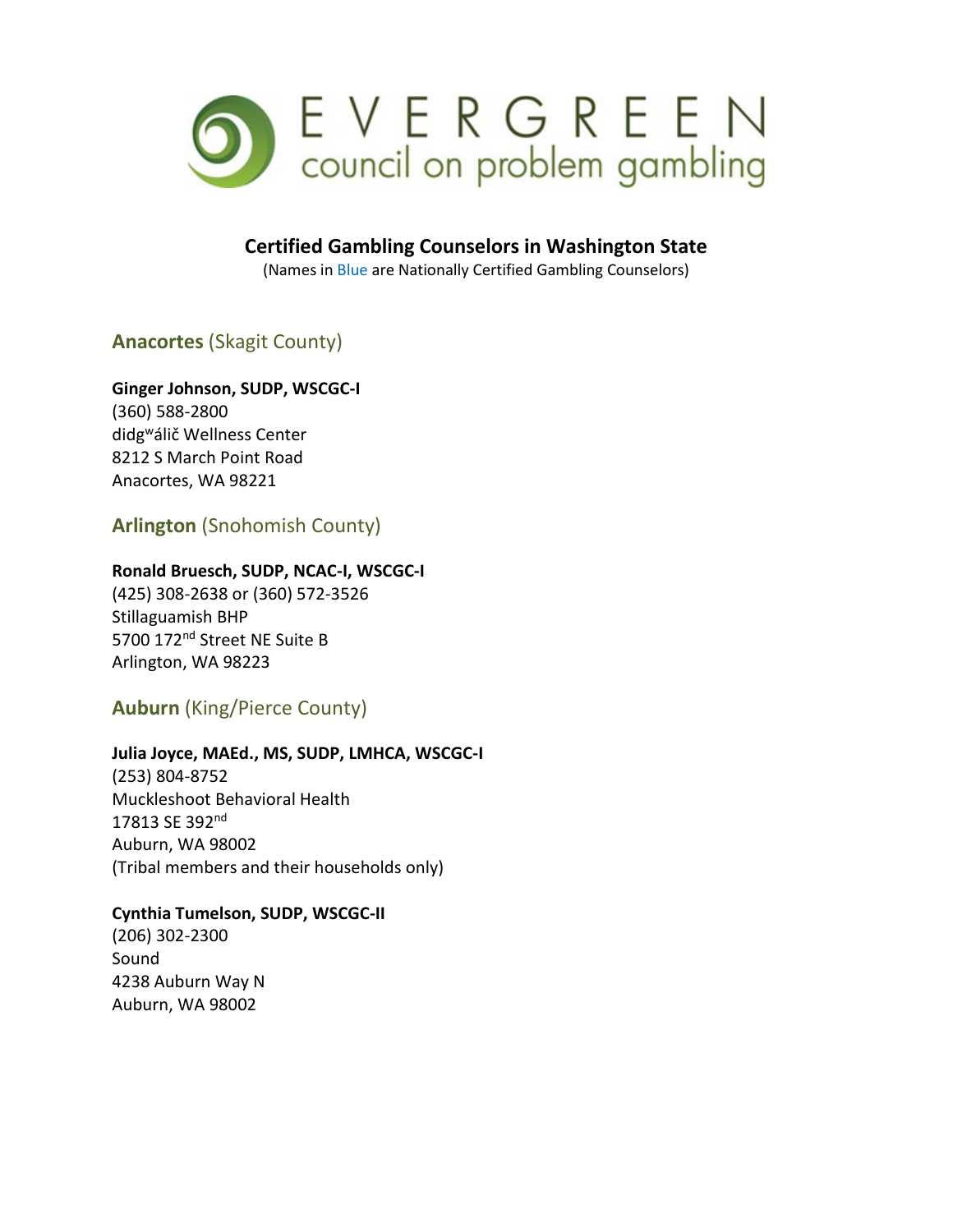## **Bellevue** (King County)

#### **William Castillo, Jr., LMHC, SUDP, WSCGC-II, ICGC-I**

(425) 646-4406 Coastal Treatment Services 12835 Bel-Red Road Suite 145 Bellevue, WA 98005 Other languages spoken: Spanish

#### **Wanessa Moldestad, ICGC-I**

(425) 646-4406 Coastal Treatment Services 12835 Bel-Red Road Suite 145 Bellevue, WA 98005

#### **Cosette Rae, MSW, LICSW, ACSW, EMBA, WSCGC-II**

(800) 682-6934 reSTART Life, PLLC 2002 156th Ave NE Suite 100 Bellevue, WA 98007

#### **Margaret Schiltz-Ferris, SUDP, WSCGC-II, ICGC-II**

(425) 646-4406 Coastal Treatment Services 12835 Bel-Red Road Suite 145 Bellevue, WA 98005

## **Donna Whitmire, MA, SUDP, LMHC, WSCGC-II,**

**ICGC-II, BACC**

(425) 227-0447 or (206) 779-5805 1621 114th Avenue SE Suite 224 Bellevue, WA 98004

**Bellingham** (Whatcom County)

#### **Carolyn Mason, MS, SUDP, WSCGC-II, ICGC-II**

(360) 922-3030 Lifeline Connections - Bellingham 4120 Meridian Street Suite 220 Bellingham, WA 98226

## **Bonney Lake** (Pierce County)

**Julia Joyce, SUDP, LMHCA, WSCGC-I** (253) 906-9964 (Telehealth only) Bonney Lake, WA 98391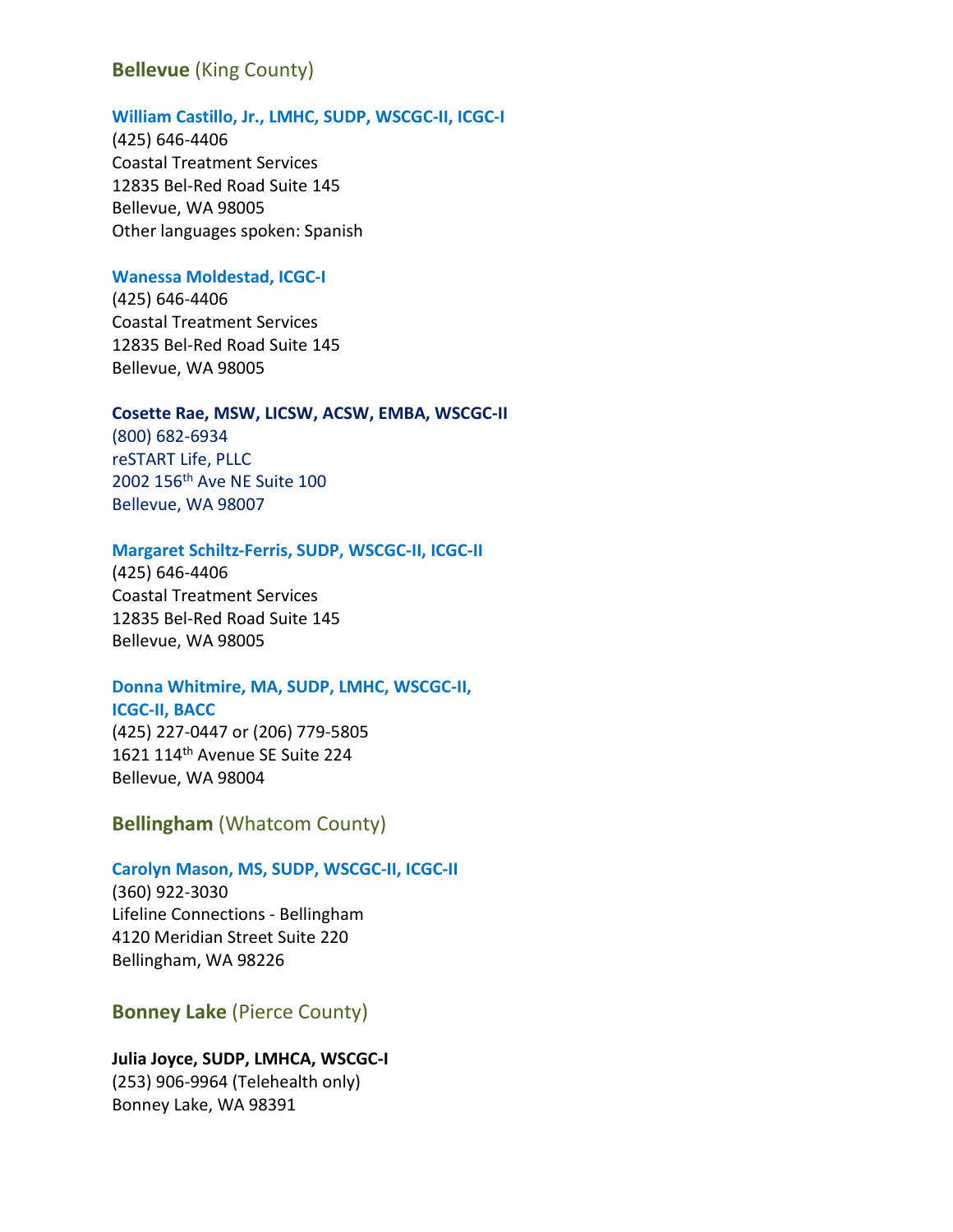# **Burlington** (Skagit County)

### **James Follman, M.Ed, LMHC, SUDP, WSCGC-II**

(360) 755-1125 Follman Agency 910 Anacortes Street Burlington, WA 98233 **Fall City** (King County)

### **Hilarie Cash, LMHC, PhD, WSCGC-I**

(425) 625-9731 reSTART 1001 290<sup>th</sup> Avenue SE Fall City, WA 98024

**Ford** (Stevens County)

## **Ricki Peone, MSW, ICGC-II, BACC**

(509) 481-5687 Spokane Tribe of Indians Health and Human Services 4924 Reservation Road Ford, WA 99013

## **Lacey** (Thurston County)

## **Virginia Harris, SUDP, WSCGC-I**

(360) 493-5133 Providence St. Peter Chemical Dependency Center 4800 College Street SE Lacey, WA 98503

### **Geri Loyal, SUDP, WSCGC-I**

(360) 493-5049 Providence St Peter Chemical Dependency Center 4800 College Street SE Lacey, WA 98503

## **Lakewood** (Pierce County)

## **Tae Son Lee, MBA, SUDP, WSCGC-II**

(253) 302-3826 Asian Counseling & Treatment Services 8811 S Tacoma Way Suite 106 Lakewood, WA 98499 Other languages spoken: Korean [www.actsseattle.com](http://www.actsseattle.com/)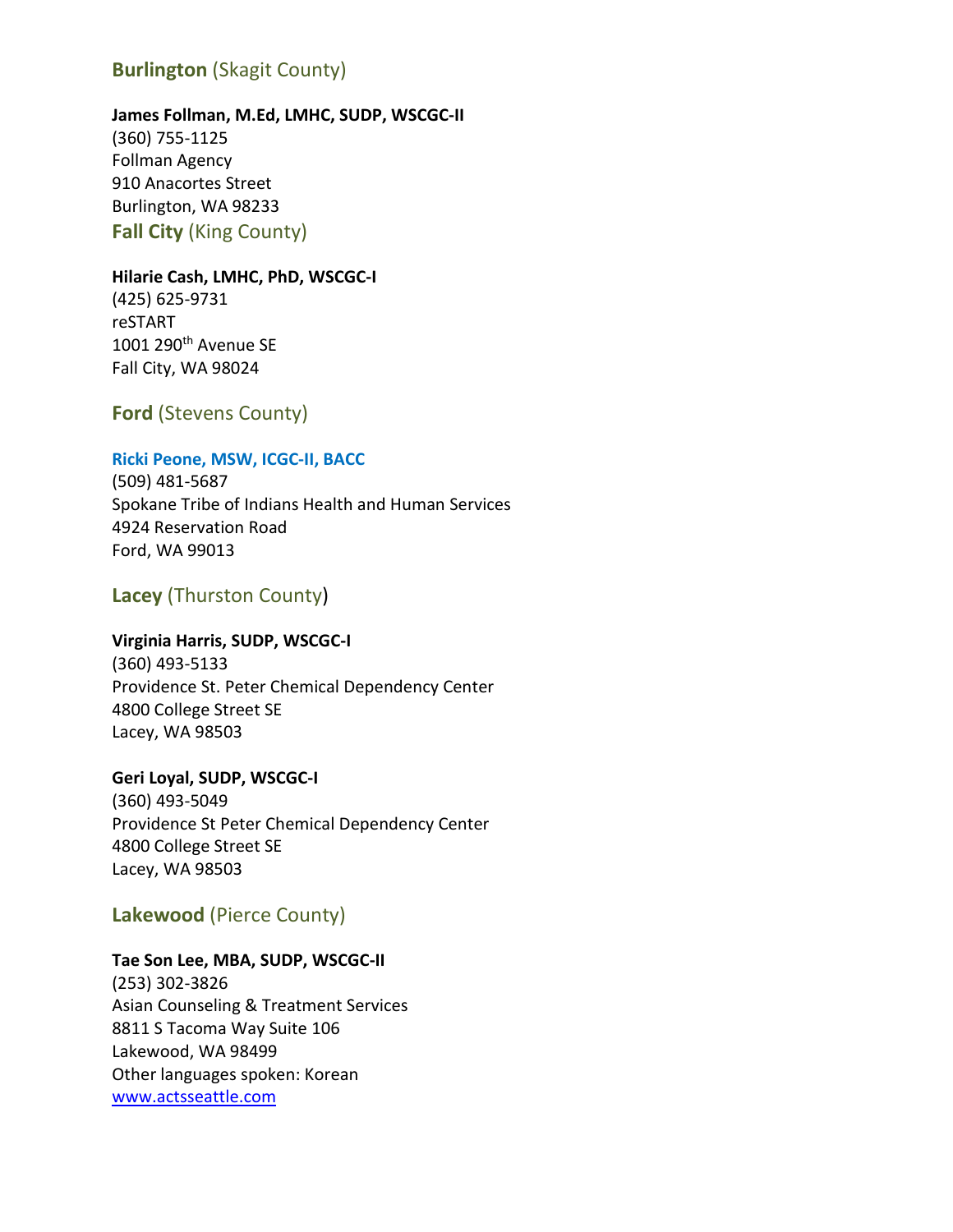#### **Diane Shepard, MA, LMHC, SUDP, WSCGC-II**

(253) 984-9342 Shepard & Associates 10828 Gravelly Lake Drive SW Suite 107 Lakewood, WA 98499

### **Long Beach** (Pacific County)

#### **Susan Harris, MS, WSCGC-II, ICGC-II, BACC**

(360) 840-5918 Butterfly Wings 317 10<sup>th</sup> Street Long Beach, WA 98631

#### **Devonna Rowlette, SUDP, CADC-II, CGAC-I, WSCGC-II**

(360) 642-3787 Willapa Behavioral Health 2204 Pacific Avenue N Long Beach, WA 98631 [www.willapabh.org](http://www.willapabh.org/)

## **Longview** (Cowlitz County)

#### **Keith Seals, MAHS, SUDP, WSCGC-II, AAC, ICGC-I, IGDC, CPC**

(360) 575-3316 Fax: (360) 423-7813 Cowlitz Indian Tribe 900 Fir Street Longview, WA 98632

# **Montesano** (Grays Harbor County)

### **Devonna Rowlette, SUDP, CADC-II, CGAC-I, WSCGC-II**

(360) 642-3787 Willapa Behavioral Health 338 Pioneer Drive Montesano, WA 98563

## **Mount Vernon** (Skagit County)

### **Carolyn Mason, MS, SUDP, WSCGC-II, ICGC-II**

(360) 922-3030 Lifeline Connections – Mount Vernon 2105 Continental Place Suite A Mount Vernon, WA 98273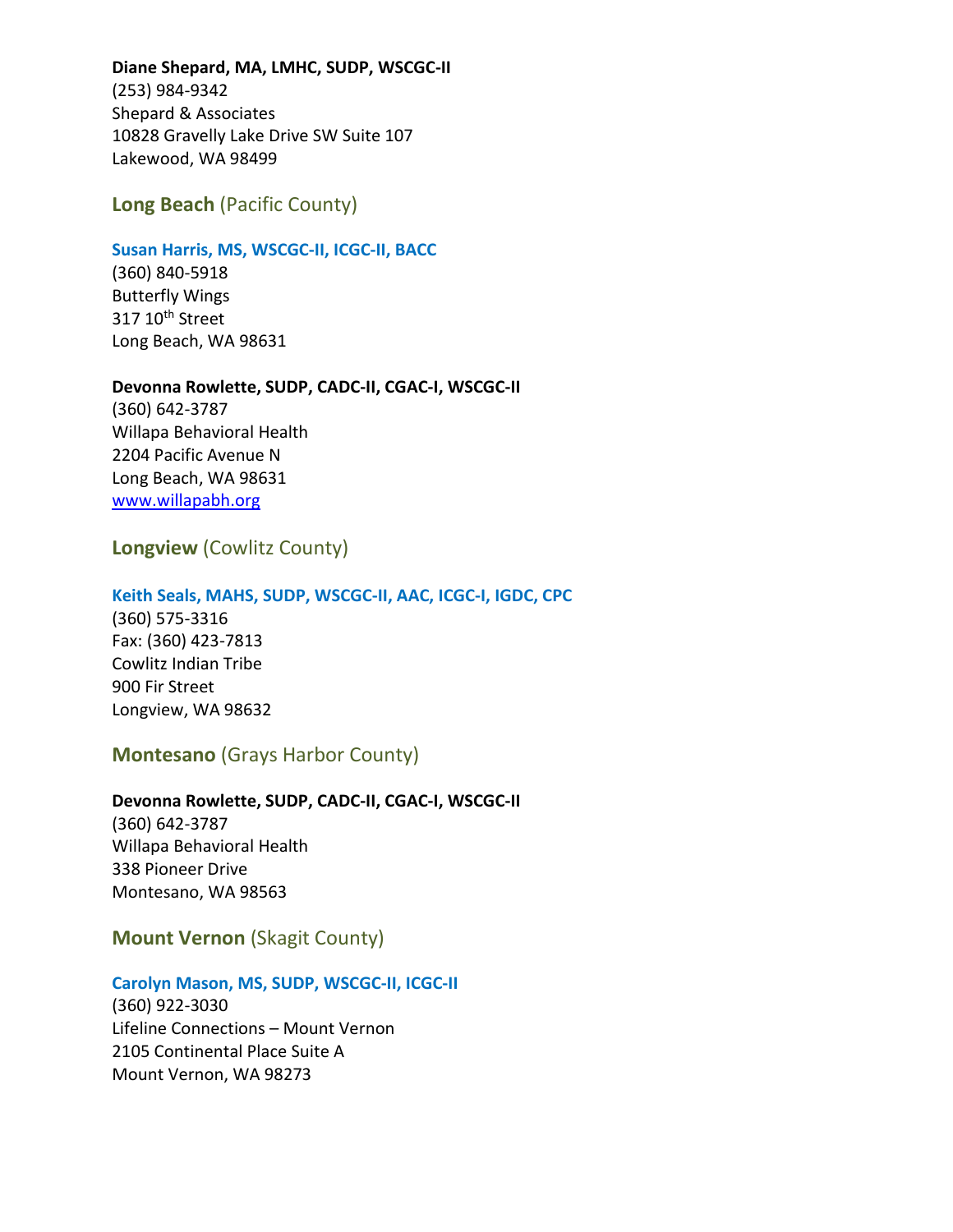#### **Antonio Sosa, SUDP, WSCGC-I**

(360) 542-8920 SeaMar 1010 E College Way Mount Vernon, WA 98273

# **Raymond** (Pacific County)

#### **Devonna Rowlette, SUDP, CADC-II, CGAC-I, WSCGC-II**

(360) 642-3787 Willapa Behavioral Health 300 Ocean Avenue Raymond, WA 98577

## **Renton** (King County)

#### **Janai Carraway, M.Ed, LMHC, SUDP, WSCGC-II**

(206) 478-8356 4509 Talbot Road S Renton, WA 98055

#### **Carmela Washington-Harvey, PhD, LMHC, GAL, WSCGC-II**

(425) 282-6662 ECAR Evaluation and Counseling Services, LLC 15 S Grady Way Suite 533 Renton, WA 98057

# **Donna Whitmire, MA, SUDP, LMHC, WSCGC-II,**

#### **ICGC-II, BACC**

(425) 227-0447 or (206) 779-5805 A Renewal Center LLC 401 Olympia Avenue NE Suite 318 Renton, WA 98056

# **Seattle** (King County)

#### **William Castillo, Jr., LMHC, SUDP, WSCGC-II, ICGC-I**

(206) 932-6638 Westwood Counseling Services 1725 Roxbury Avenue SW Suite 5 Seattle, WA 98106 Other languages spoken: Spanish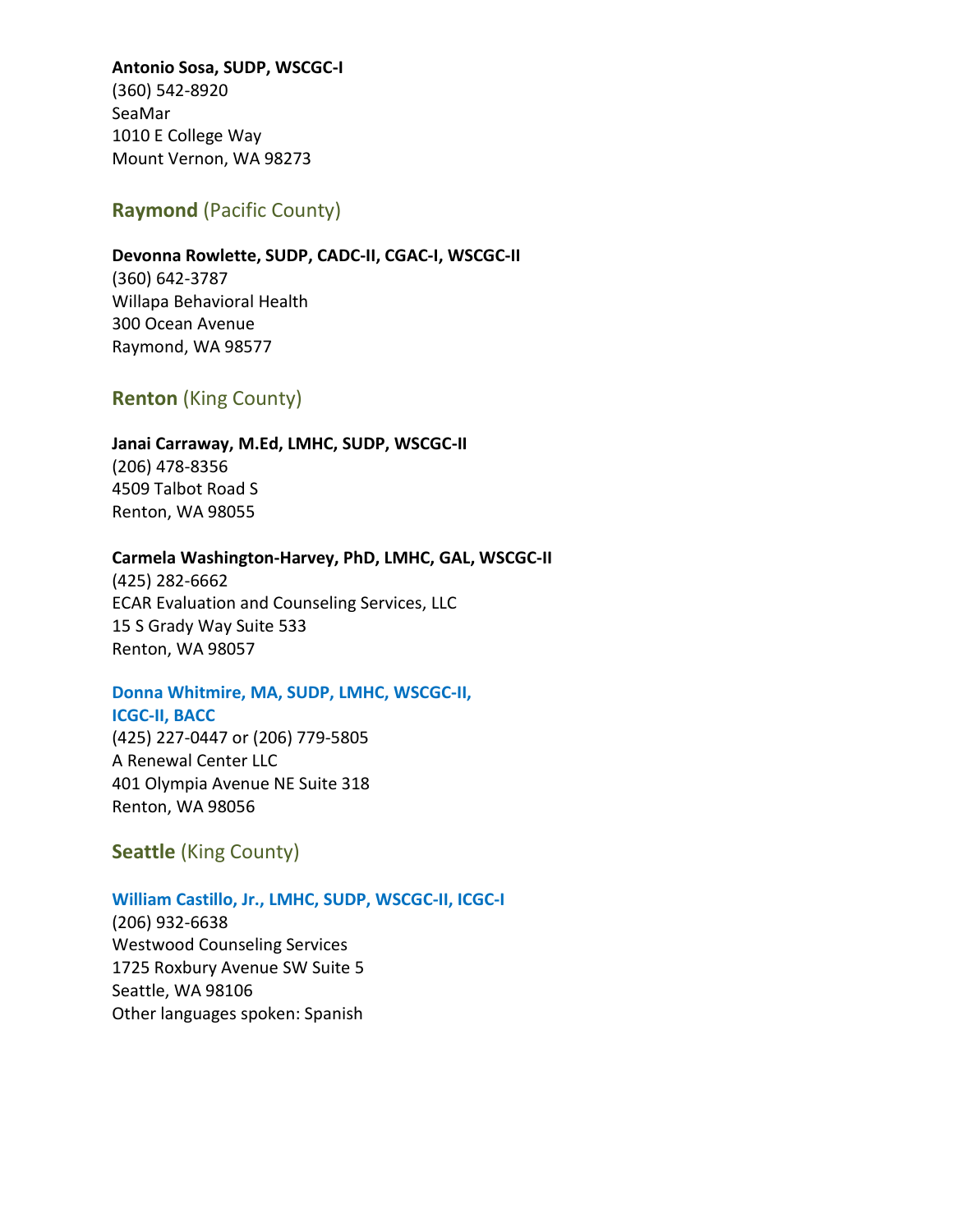#### **Brad Galvin, MS, SUDP, LMHC, LPC, ICGC-II**

(206) 339-4546 Brief Therapy Works 600 Stewart Street Suite 400 Seattle, WA 98101 www.brieftherapyworks.com

#### **Harumi Hashimoto, MAC, SUDP, LMHC, ICGC-II, BACC**

(206) 695-5968 Asian Counseling & Referral Service 3639 Martin Luther King Jr Way S Seattle, WA 98144 Other languages spoken: Japanese

### **Phong Ly, ICGC-I**

(206) 774-2443 Asian Counseling & Referral Service 3639 Martin Luther King Jr Way S Seattle, WA 98144

## **Sequim** (Clallam County)

### **Dalis La Grotta, MA, LMHC, WSCGC-I, ICGC-II, BACC**

(360) 797-1429 435 W Bell Street Suite D Sequim, WA 98382 Other languages spoken: Spanish

### **Cathlene Ramsdell, LMFT, ICGC-I**

(360) 808-9620 435 West Bell Street Suite D Sequim, WA 98382

# **Spokane** (Spokane County)

### **Kelly Duke, SUDP, WSCGC-I**

(509) 838-6092 New Horizon Care Centers 701 E 3rd Avenue Spokane, WA 99202

### **Craig McElroy, SUDP, WSCGC-II, CAAR**

(509) 838-6092 ext 306 New Horizon Care Centers 701 E 3rd Avenue Spokane, WA 99202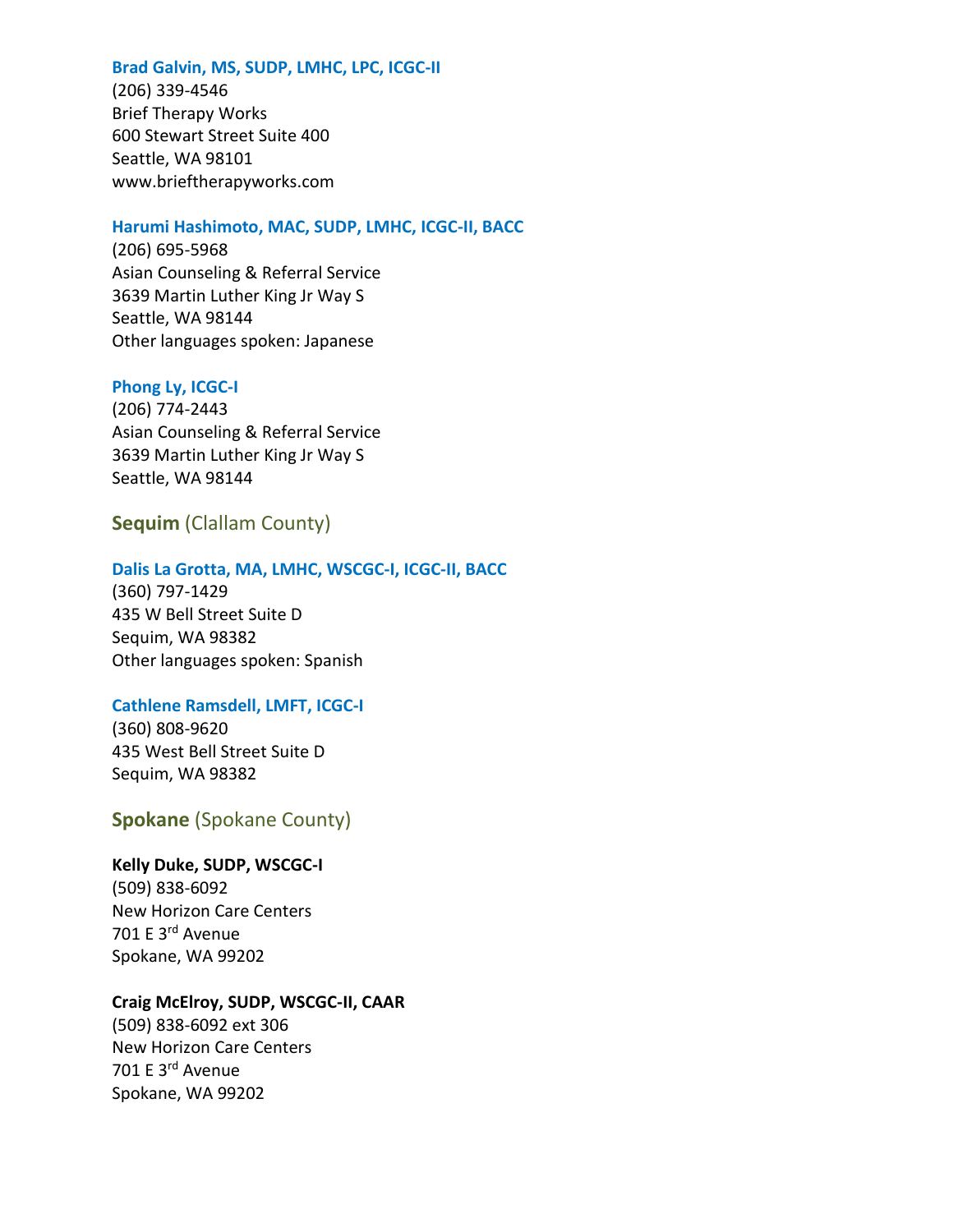## **Chante Ramirez, SUDP, WSCGC-II**

(509) 838-6092 ext 225 New Horizon Care Centers 701 E 3rd Avenue Spokane, WA 99202

# **Stanwood** (Snohomish County)

### **Darleen Kildow, LMHC, NCC, CMHS, ICGC-I**

(360) 424-4447 Sound Solutions Counseling PO Box 1531 Stanwood, WA 98292

# **Suquamish** (Kitsap County)

### **Jill Stenerson, MA, LMHC, WSCGC-I**

(360) 394-8643 Suquamish Tribe Wellness Center PO Box 1228 Suquamish, WA 98392

## **Tacoma** (Pierce County)

## **Melissa Deveau-Laws, LICSW, SUDP, WSCGC-I**

253-536-6425 Prosperity Wellness Center 12201 Pacific Ave S Tacoma, WA 98444

# **Toppenish** (Yakima County)

## **Gary Cooper, BS, SUDP, WSCGC-I**

(509) 865-5121 ext 4461 Yakama Nation Problem Gambling Program PO Box 367 Toppenish, WA 98948

# **Tulalip** (Snohomish County)

## **Robin Johnson, SUDP, WSCGC-I**

(360) 716-4302 Tulalip Family Services 2821 Mission Hill Road Tulalip, WA 98271